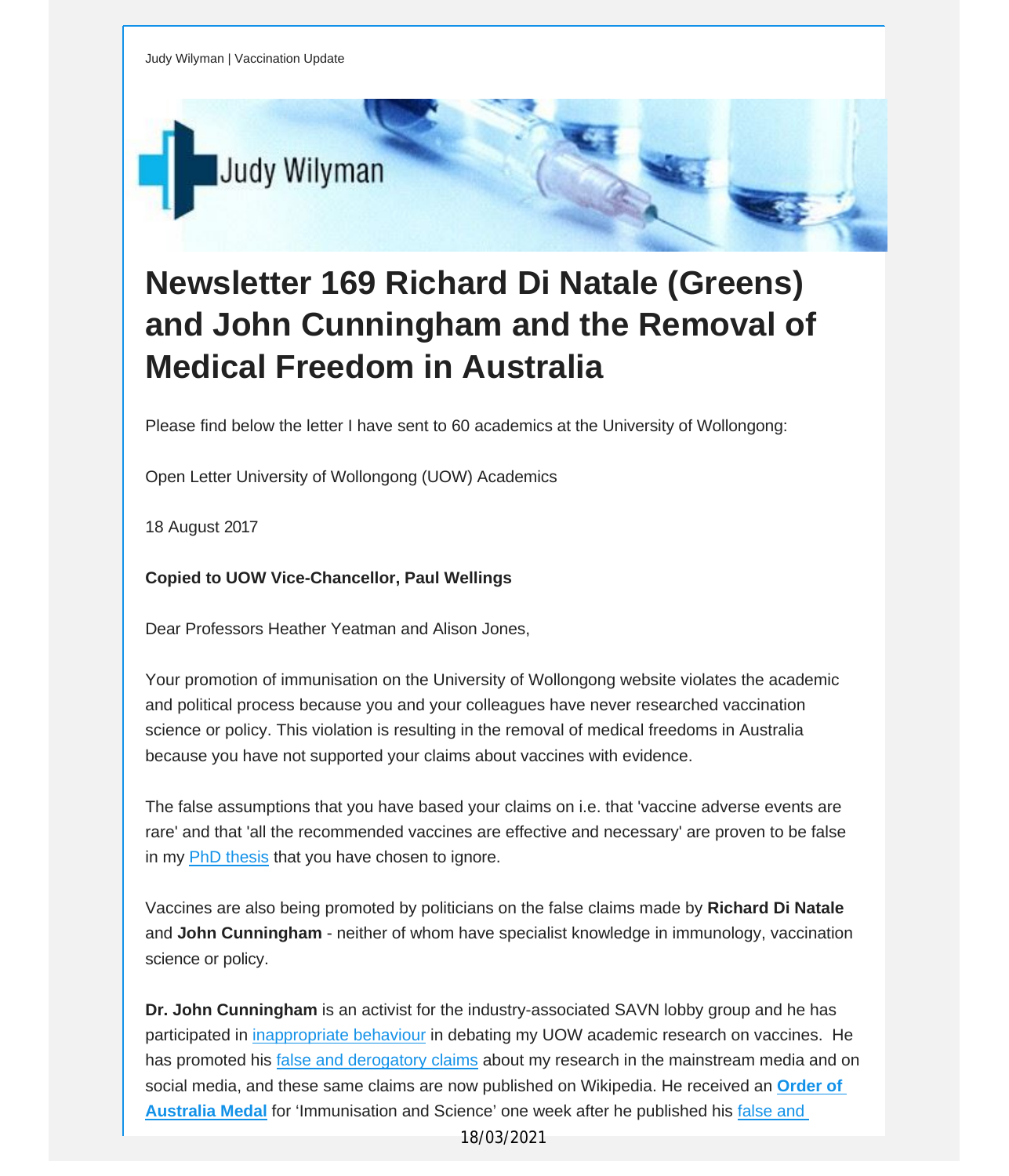derogatory comments about my academic research in *the Australian newspaper* (26 January 2016).

The [Australian Skeptics Inc](http://vaccinationdecisions.us8.list-manage.com/track/click?u=f20605fde3732e41929f4a3f2&id=6503a9d431&e=fec8337d3c). is the lobby group that promotes John Cunningham's information and this organisation has significant influence in the Australian media on scientific topics – yet they are *not a scientific organisation.* They are deceptively named and they promote industry interests in government vaccination policies.

The abusive attacks by the SAVN lobby group have been [well documented](http://vaccinationdecisions.us8.list-manage1.com/track/click?u=f20605fde3732e41929f4a3f2&id=e7002a37d8&e=fec8337d3c) by Professor Brian Martin and other academics yet **Richard Di Natale** has defended the abusive behaviour of the [SAVN and the Australian Skeptics Inc](http://vaccinationdecisions.us8.list-manage.com/track/click?u=f20605fde3732e41929f4a3f2&id=19e0720526&e=fec8337d3c) activists (and the vitriolic debate that they are inciting) in the Australian parliament.

The **SAVN** lobby group is supported by the **Public Health Association of Australia** (PHAA). The PHAA presents the **National Immunisation Conference** which is almost 100% funded by industry. In 2014 the PHAA supported the presentation of a SAVN poster by McDermott, Gaylard, Hawkes, Cody, Ryan, and Dunlop, at this industry sponsored event.

The poster these SAVN/Skeptic activists presented described their lobbying activities that are suppressing the academic and public health debate on vaccination in Australia. The poster was titled '*An Analysis of the Impact of the Stop the Australian Vaccination Network (SAVN) Campaign on the Public Profile and Finances of the Australian Vaccination Network (AVN)'* - the AVN is a consumer organisation promoting choice in vaccination.

**Professor Heather Yeatman** (UOW Head of Public Health - expertise Nutrition) you have declared that you have a **conflict of interest** in assessing student research on vaccination at the University of Wollongong. This is because of your role as the **president** of the PHAA.

This is of serious concern because the PHAA is required to provide objective evidence for vaccination policy to the government and your statement is evidence that the PHAA *does not provide objective evidence.* This is a critical factor in protecting human health in government vaccination policy.

**Professor Alison Jones** – you were the co-author of a paper titled '*[Public Health and the](http://vaccinationdecisions.us8.list-manage2.com/track/click?u=f20605fde3732e41929f4a3f2&id=31cb2c140f&e=fec8337d3c) [Necessary Limits of Academic Freedom](http://vaccinationdecisions.us8.list-manage2.com/track/click?u=f20605fde3732e41929f4a3f2&id=31cb2c140f&e=fec8337d3c)***'** (published March 2016 – one month after my [PhD](http://vaccinationdecisions.us8.list-manage2.com/track/click?u=f20605fde3732e41929f4a3f2&id=65f1a41457&e=fec8337d3c)  [thesis](http://vaccinationdecisions.us8.list-manage2.com/track/click?u=f20605fde3732e41929f4a3f2&id=65f1a41457&e=fec8337d3c) was published on the UOW website) that attempts to suppress my academic research on vaccination and in this paper you falsely claim that the link between [vaccines and autism h](http://vaccinationdecisions.us8.list-manage.com/track/click?u=f20605fde3732e41929f4a3f2&id=888c5d62e2&e=fec8337d3c)as been discredited.

You have never researched vaccination science or policy yet you have attempted to suppress scientific debate on this topic. Suppression is only necessary when you cannot provide the evidence for your argument.

In Australia the media goes hysterical over [one case of measles](http://vaccinationdecisions.us8.list-manage.com/track/click?u=f20605fde3732e41929f4a3f2&id=708c4f9f5c&e=fec8337d3c) and they ignore the exponential increase in autism that is occurring in our children. This increase has occurred directly with the expansion of the immunisation program in 1990 and academics and medical practitioners will not acknowledge, investigate or debate this correlation.

Here is the latest example of the **hysterical media campaign** over one case of measles in Perth and in this response I have described the autism risk that is associated with using the MMR vaccine (and since 2013 the MMRV vaccine which also includes chicken pox).

18/03/2021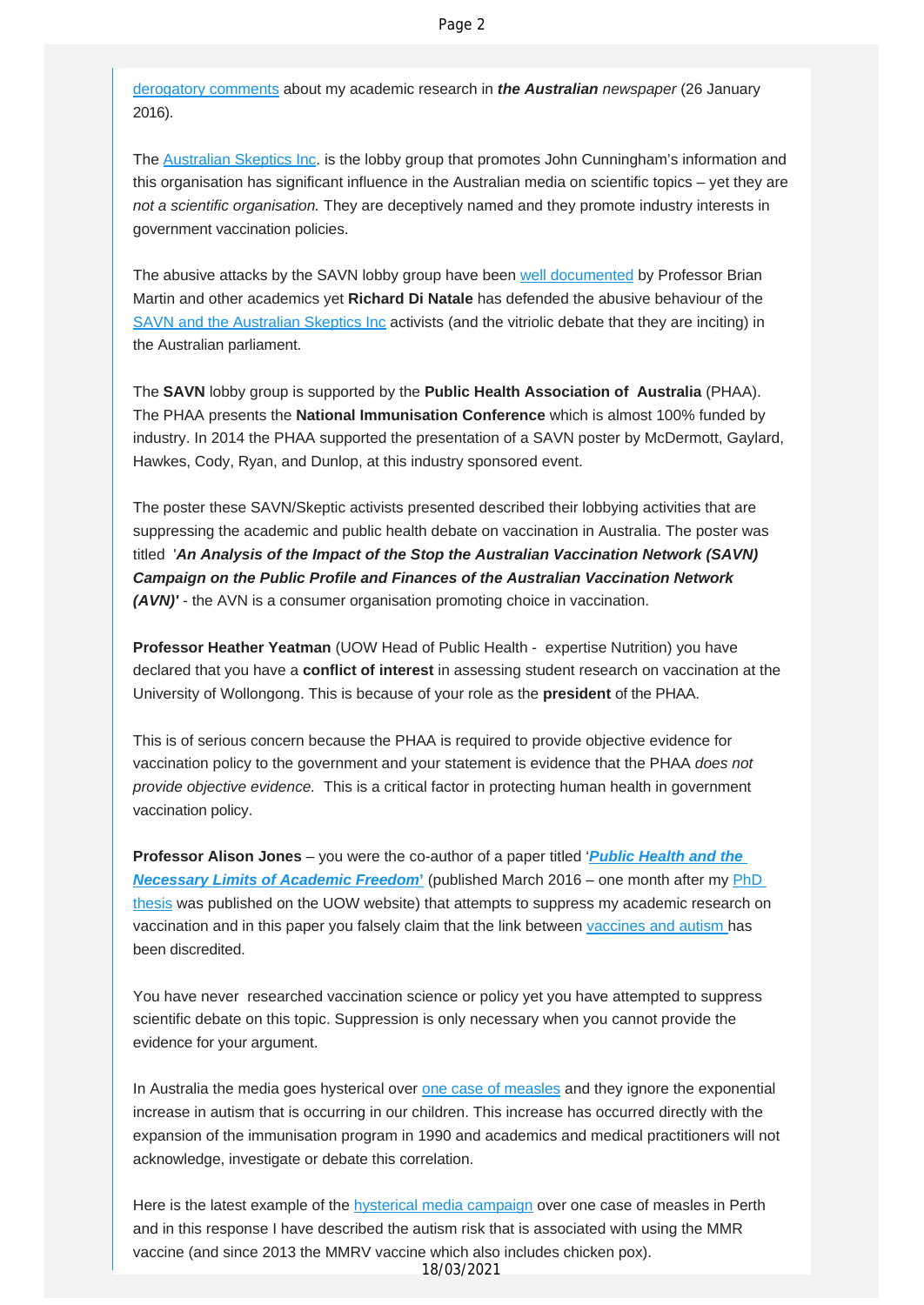This schedule needs public debate and yet no public health official or politician in Australia will debate this topic *even as our medical freedom is being removed*. Here is the evidence from 2015 (prior to No Jab No Pay) that politicians are removing our medical freedoms in Australia without [justifying](http://vaccinationdecisions.us8.list-manage.com/track/click?u=f20605fde3732e41929f4a3f2&id=c37c8053aa&e=fec8337d3c) these policies.

Educated parents will not accept this violation of the academic and political process and I urge everyone copied into this email to contact the UOW Vice-Chancellor, Paul Wellings, to confirm these facts and write to their politicians.

A national vaccine injury compensation scheme is being [discussed](http://vaccinationdecisions.us8.list-manage1.com/track/click?u=f20605fde3732e41929f4a3f2&id=7232a6712d&e=fec8337d3c) based on the *false assumption* that 'vaccine adverse events are rare'. This false claim is being made by a TGA (100% funded by industry) that uses a voluntary reporting system that does not include delayed reactions or the 5-fold increase in chronic illness and autism that is occurring in Australian children. And uses 'science' that does not include a true (inert) [placebo](http://vaccinationdecisions.us8.list-manage1.com/track/click?u=f20605fde3732e41929f4a3f2&id=5c2a73be0f&e=fec8337d3c) in the unvaccinated group to determine the safety of vaccines.

The scientific evidence that adverse events are not rare is presented in my PhD [thesis](http://vaccinationdecisions.us8.list-manage.com/track/click?u=f20605fde3732e41929f4a3f2&id=4d3fc954fe&e=fec8337d3c) on the UOW website and it is being ignored and suppressed by UOW academics and powerful industry interests in Australian vaccination policies.

Yours Sincerely,

Dr. Judy Wilyman *Bachelor of Science, University of NSW Diploma of Education (Science), University of Wollongong Master of Science (Population Health), Faculty of Health Sciences, University of Wollongong. PhD in The Science and Politics of the Australian [Government's](http://vaccinationdecisions.us8.list-manage.com/track/click?u=f20605fde3732e41929f4a3f2&id=e0fe95fde2&e=fec8337d3c) Vaccination Program, UOW School of Social Science, Media and Communication (re-named the School of Humanities and Social Inquiry in 2014).*

Forward